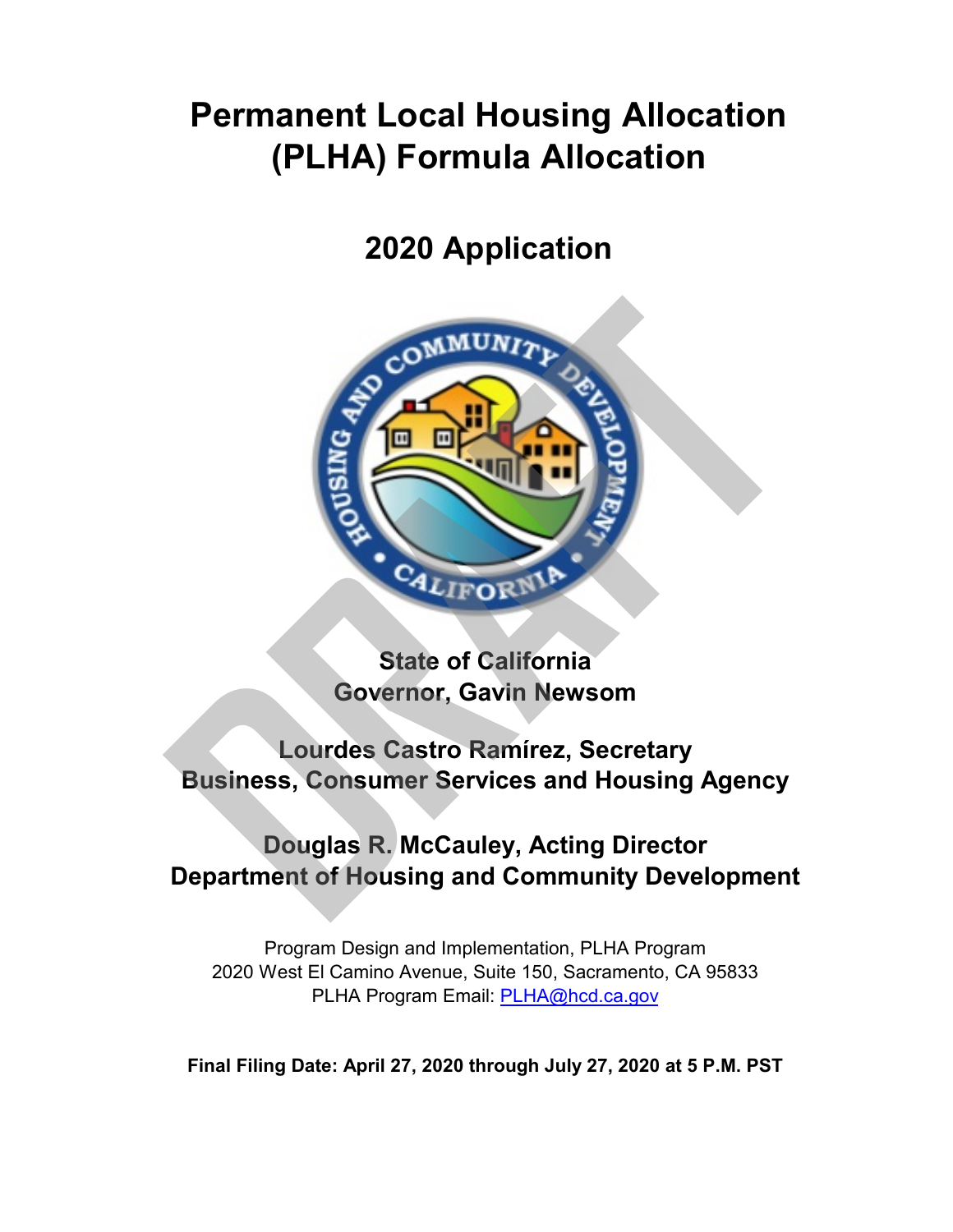| <b>Instructions</b>                                                                                                                                                                        | Rev. 5/20/20 |  |  |  |  |  |  |  |  |  |
|--------------------------------------------------------------------------------------------------------------------------------------------------------------------------------------------|--------------|--|--|--|--|--|--|--|--|--|
| When opening this file, a yellow banner at the top may appear with a button that says "Enable Content". It is essential that you click this box so that the macros are                     |              |  |  |  |  |  |  |  |  |  |
| enabled. Enabling macros is necessary for full worksheet functionality. Macros do not work with Microsoft's Excel version for Apple Mac.                                                   |              |  |  |  |  |  |  |  |  |  |
| HCD will only accept applications through a postal carrier service such as U.S. Postal Service, UPS, FedEx or other carrier services that provide date stamp verification confirming       |              |  |  |  |  |  |  |  |  |  |
| delivery to HCD's office. A complete exiginal englisation and an electronic seny on a LICD floab drive with all englishble information must be resolved by HCD via postal earnier no later |              |  |  |  |  |  |  |  |  |  |

delivery to HCD's office. A complete original application and an electronic copy on a USB flash drive with all applicable information must be received by HCD via postal carrier no later than 5:00 p.m. on:

#### **Monday, July 27, 2020**

Applications must be on the Department's forms and cannot be altered or modified by the Applicant. Excel forms must be in Excel format and unprotected, not a .pdf document. For application errors please fill out the Application Support worksheet and email the entire workbook to Application Support for application errors at AppSupport@hcd.ca.gov.

**General Instructions** (Additional instructions and guidance are given throughout the Supplemental Application in "red" text and in cell comments.

#### **Guideline references are made with "§" and the corresponding guideline section number.**

"Yellow" cells are for Sponsor input. Failure to provide the required attachments and documentation may disqualify your application from consideration or may negatively impact your point score.

Required attachments are indicated in "orange" throughout the Supplemental Application. Failure to provide the required attachments and documentation may disqualify your application from consideration or may negatively impact your point score. Electronically attached files must use the naming convention in the Supplemental Application. For Example: "App1 Payee Data" for Sponsor 1 Payee Data Record/STD. 204.

#### **302(c)(4) Plan**

#### **Legislative Contacts**

|                       |                                                | "App1 Payee Data" for Sponsor 1 Payee Data Record/STD. 204.                                | application from consideration or may negatively impact your point score. Electronically attached files must use the naming convention in the Supplemental Application. For Example:                                                                                                                                                                                            |                 |
|-----------------------|------------------------------------------------|--------------------------------------------------------------------------------------------|---------------------------------------------------------------------------------------------------------------------------------------------------------------------------------------------------------------------------------------------------------------------------------------------------------------------------------------------------------------------------------|-----------------|
|                       | Threshold items are indicated in "blue" cells. |                                                                                            |                                                                                                                                                                                                                                                                                                                                                                                 |                 |
|                       |                                                |                                                                                            | "Red" shaded cells indicate the Sponsor has failed to meet a requirement of the program. Point cells in the Scoring worksheet shaded in "red" indicate that the Sponsor has failed to                                                                                                                                                                                           |                 |
|                       | meet the minimum points required.              |                                                                                            |                                                                                                                                                                                                                                                                                                                                                                                 |                 |
|                       |                                                | Sponsor must complete the following worksheets in the PLHA Formula Allocation Application. |                                                                                                                                                                                                                                                                                                                                                                                 |                 |
|                       | Formula Allocation Application                 |                                                                                            |                                                                                                                                                                                                                                                                                                                                                                                 |                 |
| 302(c)(4) Plan        |                                                |                                                                                            |                                                                                                                                                                                                                                                                                                                                                                                 |                 |
|                       | Legislative Contacts                           |                                                                                            |                                                                                                                                                                                                                                                                                                                                                                                 |                 |
|                       |                                                |                                                                                            | <b>Checklist</b>                                                                                                                                                                                                                                                                                                                                                                |                 |
| <b>Binder</b><br>Tab# | <b>Threshold</b><br>Requirement                | <b>Electronic File Name</b>                                                                | <b>Document Description</b>                                                                                                                                                                                                                                                                                                                                                     | Included?       |
| $\mathbf{1}$          | $\mathsf{x}$                                   | <b>App1 Resolution</b>                                                                     | <b>PLHA webpage for Resolution Document</b>                                                                                                                                                                                                                                                                                                                                     | <b>Included</b> |
| $\overline{2}$        | $\overline{\mathbf{x}}$                        | <b>App1 Signature Block</b>                                                                | Signature Block - upload in Microsoft Word Document                                                                                                                                                                                                                                                                                                                             | Included        |
| $\mathbf{3}$          | $\overline{\mathbf{X}}$                        | <b>App1 TIN</b>                                                                            | <b>Taxpayer Identification Number Document</b>                                                                                                                                                                                                                                                                                                                                  | Included        |
| 4                     | $\mathbf{x}$                                   | <b>Applicant Agreement</b>                                                                 | <b>Legally binding agreement between Delegating and Administering Local Governments</b>                                                                                                                                                                                                                                                                                         | <b>Included</b> |
| 5                     | <b>Plan Adoption</b>                           |                                                                                            | §302(c)(4)(D) Evidence that the Plan was authorized and adopted by resolution by the Local<br>jurisdiction and that the public had an adequate opportunity to review and comment on its<br>content.                                                                                                                                                                             | Included        |
| request."             |                                                |                                                                                            | this Act. The Department cautions Applicants to use discretion in providing information not specifically requested, including but not limited to, bank accounts, personal phone numbers<br>and home addresses. By providing this information to the Department, the Applicant is waiving any claim of confidentiality and consents to the disclosure of submitted material upon |                 |
|                       |                                                |                                                                                            |                                                                                                                                                                                                                                                                                                                                                                                 |                 |
|                       |                                                |                                                                                            |                                                                                                                                                                                                                                                                                                                                                                                 |                 |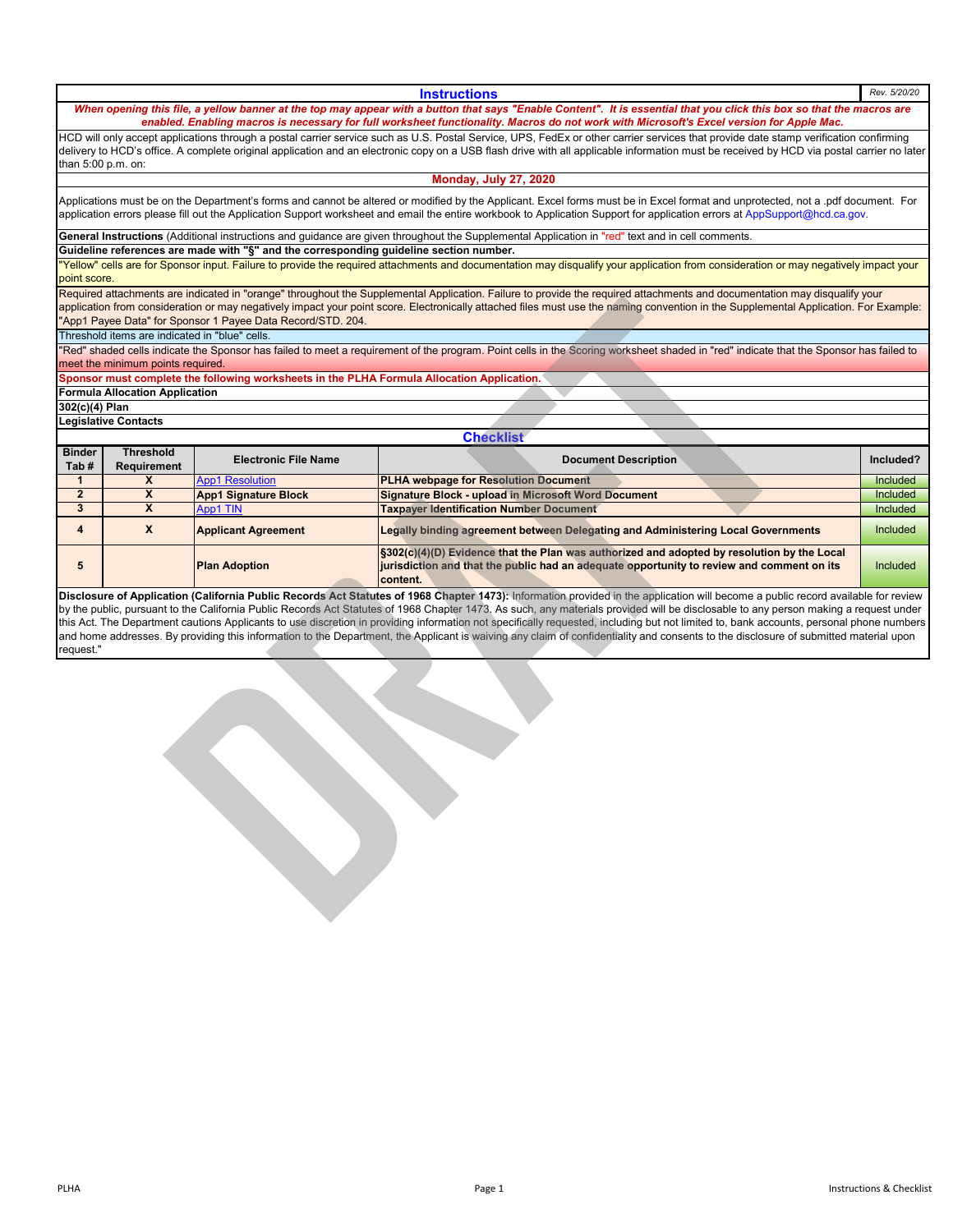| Rev. 5/20/20<br><b>Local Government Formula Allocation</b> |                    |            |                             |          |  |  |  |  |  |  |
|------------------------------------------------------------|--------------------|------------|-----------------------------|----------|--|--|--|--|--|--|
| <b>Eligible Applicant Type:</b>                            | <b>Entitlement</b> |            |                             |          |  |  |  |  |  |  |
| Local Government Recipient of PLHA Formula Allocation:     |                    | South Gate |                             |          |  |  |  |  |  |  |
| Approximate PLHA Formula Allocation Amount:                |                    | \$721.320  | Allowable Local Admin (5%): | \$36.066 |  |  |  |  |  |  |

Instructions: If the Local Government Recipient of the PLHA Formula Allocation delegated its PLHA formula allocation to a Local Housing Trust Fund or to another Local Government, the Applicant (for which information is required below) is the Local Housing Trust Fund or administering Local Government. The PLHA award will be made to the Applicant (upon meeting threshold requirements) and the Applicant is responsible for meeting all program requirements throughout the term of the Standard Agreement.

The 302(c)(4) Plan template worksheet requires first choosing one or more of the Eligible Activities listed below. If "Yes" is clicked, the 302(c)(4) Plan worksheet opens a series of questions about what precise activities are planned. Some specific activities, such as providing downpayment assistance to lower-income households for acquisition of an affordable<br>home, could be included under either Acti

If the PLHA funds are used for the same Activity but for different Area Median Income (AMI) level, select the same Activity twice (or more times) and the different AMI level the Activity will serve. Please enter the percentage of funds allocated to the Activity in only the first Activity listing to avoid double counting the funding allocation.

### **Eligible Applicants §300**

§300(a) and (b) Eligible Applicants for the entitlement and Non-entitlement formula component described in Section §100(b)(1) and (2) are limited to the metropolitan cities and urban counties allocated a grant for the federal fiscal year 2017 pursuant to the federal CDBG formula specified in 42 USC, Section §5306 and Non-entitlement local governments.

|                                                                                                                                                                                                                                                                                                                                                                                          | counties allocated a grant for the federal fiscal year 2017 pursuant to the federal CDBG formula specified in 42 USC, Section §5306 and Non-entitlement local governments.                                                                                                                                                                                                                                                                                                                                                                                                                                                    |                    |                                                                                                    |  |                                                                      |          |                                              |  |              |  |  |
|------------------------------------------------------------------------------------------------------------------------------------------------------------------------------------------------------------------------------------------------------------------------------------------------------------------------------------------------------------------------------------------|-------------------------------------------------------------------------------------------------------------------------------------------------------------------------------------------------------------------------------------------------------------------------------------------------------------------------------------------------------------------------------------------------------------------------------------------------------------------------------------------------------------------------------------------------------------------------------------------------------------------------------|--------------------|----------------------------------------------------------------------------------------------------|--|----------------------------------------------------------------------|----------|----------------------------------------------|--|--------------|--|--|
| Applicant:                                                                                                                                                                                                                                                                                                                                                                               | <b>City of South Gate</b>                                                                                                                                                                                                                                                                                                                                                                                                                                                                                                                                                                                                     |                    |                                                                                                    |  |                                                                      |          |                                              |  |              |  |  |
| Address:                                                                                                                                                                                                                                                                                                                                                                                 | 8650 California Avenue                                                                                                                                                                                                                                                                                                                                                                                                                                                                                                                                                                                                        |                    |                                                                                                    |  |                                                                      |          |                                              |  |              |  |  |
| City:                                                                                                                                                                                                                                                                                                                                                                                    | <b>South Gate</b><br>State:                                                                                                                                                                                                                                                                                                                                                                                                                                                                                                                                                                                                   | <b>CA</b>          | 90280<br>Zip:                                                                                      |  | County: <b>Los Angeles</b>                                           |          |                                              |  |              |  |  |
|                                                                                                                                                                                                                                                                                                                                                                                          | §300(d) is Applicant delegated by another Local government to administer on its behalf its formula allocation of program funds?                                                                                                                                                                                                                                                                                                                                                                                                                                                                                               |                    |                                                                                                    |  |                                                                      |          |                                              |  | <b>No</b>    |  |  |
|                                                                                                                                                                                                                                                                                                                                                                                          | §300(d) If Applicant answered "Yes" above, has the Applicant attached the legally binding agreement required by §300 (c) and (d)?                                                                                                                                                                                                                                                                                                                                                                                                                                                                                             |                    |                                                                                                    |  |                                                                      |          |                                              |  | N/A          |  |  |
| File Name:<br>File Name:                                                                                                                                                                                                                                                                                                                                                                 | <b>App1 Resolution</b><br><b>App1 Signature Block</b>                                                                                                                                                                                                                                                                                                                                                                                                                                                                                                                                                                         |                    | <b>PLHA webpage for Resolution Document</b><br>Signature Block - upload in Microsoft Word Document |  |                                                                      |          | Attached and on USB?<br>Attached and on USB? |  | Yes<br>Yes   |  |  |
| <b>File Name:</b>                                                                                                                                                                                                                                                                                                                                                                        | App1 TIN                                                                                                                                                                                                                                                                                                                                                                                                                                                                                                                                                                                                                      |                    | <b>Taxpayer Identification Number Document</b>                                                     |  |                                                                      |          | Attached and on USB?                         |  | Yes          |  |  |
| <b>File Name:</b>                                                                                                                                                                                                                                                                                                                                                                        | <b>Applicant Agreement</b>                                                                                                                                                                                                                                                                                                                                                                                                                                                                                                                                                                                                    | <b>Governments</b> |                                                                                                    |  | Legally binding agreement between Delegating and Administering Local |          | Attached and on USB?                         |  | Yes          |  |  |
|                                                                                                                                                                                                                                                                                                                                                                                          |                                                                                                                                                                                                                                                                                                                                                                                                                                                                                                                                                                                                                               |                    | <b>Eligible Activities, §301</b>                                                                   |  |                                                                      |          |                                              |  |              |  |  |
|                                                                                                                                                                                                                                                                                                                                                                                          | §301(a) Eligible activities are limited to the following:                                                                                                                                                                                                                                                                                                                                                                                                                                                                                                                                                                     |                    |                                                                                                    |  |                                                                      |          |                                              |  | Included?    |  |  |
|                                                                                                                                                                                                                                                                                                                                                                                          | §301(a)(1) The predevelopment, development, acquisition, rehabilitation, and preservation of multifamily, residential live-work, rental housing that is affordable to<br>Extremely low-, Very low-, Low-, or Moderate-income households, including necessary operating subsidies.                                                                                                                                                                                                                                                                                                                                             |                    |                                                                                                    |  |                                                                      |          |                                              |  | <b>E</b> YES |  |  |
| §301(a)(2) The predevelopment, development, acquisition, rehabilitation, and preservation of affordable rental and ownership housing, including Accessory Dwelling Units<br>(ADUs), that meets the needs of a growing workforce earning up to 120 percent of AMI, or 150 percent of AMI in high-cost areas. ADUs shall be available for occupancy<br>for a term of no less than 30 days. |                                                                                                                                                                                                                                                                                                                                                                                                                                                                                                                                                                                                                               |                    |                                                                                                    |  |                                                                      |          |                                              |  |              |  |  |
| <b>§301(a)(3)</b> Matching portions of funds placed into Local or Regional Housing Trust Funds.                                                                                                                                                                                                                                                                                          |                                                                                                                                                                                                                                                                                                                                                                                                                                                                                                                                                                                                                               |                    |                                                                                                    |  |                                                                      |          |                                              |  |              |  |  |
| §301(a)(4) Matching portions of funds available through the Low- and Moderate-Income Housing Asset Fund pursuant to subdivision (d) of HSC Section 34176.                                                                                                                                                                                                                                |                                                                                                                                                                                                                                                                                                                                                                                                                                                                                                                                                                                                                               |                    |                                                                                                    |  |                                                                      |          |                                              |  |              |  |  |
|                                                                                                                                                                                                                                                                                                                                                                                          | §301(a)(5) Capitalized Reserves for services connected to the preservation and creation of new permanent supportive housing.                                                                                                                                                                                                                                                                                                                                                                                                                                                                                                  |                    |                                                                                                    |  |                                                                      |          |                                              |  | $\Gamma$ YES |  |  |
|                                                                                                                                                                                                                                                                                                                                                                                          | §301(a)(6) Assisting persons who are experiencing or At-risk of homelessness, including, but not limited to, providing rapid re-housing, rental assistance, supportive/case<br>management services that allow people to obtain and retain housing, operating and capital costs for navigation centers and emergency shelters, and the new<br>construction, rehabilitation, and preservation of permanent and transitional housing.                                                                                                                                                                                            |                    |                                                                                                    |  |                                                                      |          |                                              |  | <b>TYES</b>  |  |  |
|                                                                                                                                                                                                                                                                                                                                                                                          | <b>§301(a)(7)</b> Accessibility modifications in Lower-income Owner-occupied housing.                                                                                                                                                                                                                                                                                                                                                                                                                                                                                                                                         |                    |                                                                                                    |  |                                                                      |          |                                              |  | <b>TYES</b>  |  |  |
|                                                                                                                                                                                                                                                                                                                                                                                          | §301(a)(8) Efforts to acquire and rehabilitate foreclosed or vacant homes and apartments.                                                                                                                                                                                                                                                                                                                                                                                                                                                                                                                                     |                    |                                                                                                    |  |                                                                      |          |                                              |  | $\Gamma$ YES |  |  |
|                                                                                                                                                                                                                                                                                                                                                                                          | §301(a)(9) Homeownership opportunities, including, but not limited to, down payment assistance.                                                                                                                                                                                                                                                                                                                                                                                                                                                                                                                               |                    |                                                                                                    |  |                                                                      |          |                                              |  | <b>TYES</b>  |  |  |
|                                                                                                                                                                                                                                                                                                                                                                                          | §301(a)(10) Fiscal incentives made by a county to a city within the county to incentivize approval of one or more affordable housing Projects, or matching funds invested<br>by a county in an affordable housing development Project in a city within the county, provided that the city has made an equal or greater investment in the Project. The<br>county fiscal incentives shall be in the form of a grant or low-interest loan to an affordable housing Project. Matching funds investments by both the county and the city<br>also shall be a grant or low-interest deferred loan to the affordable housing Project. |                    |                                                                                                    |  |                                                                      |          |                                              |  | $\Box$ YES   |  |  |
|                                                                                                                                                                                                                                                                                                                                                                                          |                                                                                                                                                                                                                                                                                                                                                                                                                                                                                                                                                                                                                               |                    | <b>Threshold Requirements, §302</b>                                                                |  |                                                                      |          |                                              |  |              |  |  |
|                                                                                                                                                                                                                                                                                                                                                                                          | §302(a) Housing Element compliance: Applicant or Delegating Local Government's Housing Element was adopted by the Local Government's governing body by the<br>application deadline and subsequently determined to be in substantial compliance with state Housing Element Law pursuant to Government Code Section 65585.                                                                                                                                                                                                                                                                                                      |                    |                                                                                                    |  |                                                                      |          |                                              |  | Yes          |  |  |
|                                                                                                                                                                                                                                                                                                                                                                                          | §302(b) Applicant or Delegating Local Government has submitted the current or prior year's Annual Progress Report to the Department of Housing and Community<br>Development pursuant to Governemnt Code Section 65400.                                                                                                                                                                                                                                                                                                                                                                                                        |                    |                                                                                                    |  |                                                                      |          |                                              |  | Yes          |  |  |
|                                                                                                                                                                                                                                                                                                                                                                                          | §302(c)(2) Applicant certifies that submission of the application was authorized by the governing board of the Applicant.                                                                                                                                                                                                                                                                                                                                                                                                                                                                                                     |                    |                                                                                                    |  |                                                                      |          |                                              |  | Yes          |  |  |
|                                                                                                                                                                                                                                                                                                                                                                                          | §302(c)(3) Applicant certifies that, if the Local Government proposes allocation of funds for any activity to another entity, the Local government's selection process had no<br>conflicts of interest and was accesible to the public.                                                                                                                                                                                                                                                                                                                                                                                       |                    |                                                                                                    |  |                                                                      |          |                                              |  | Yes          |  |  |
|                                                                                                                                                                                                                                                                                                                                                                                          | §302(c)(4) Does the application include a Plan in accordance with §302(c)(4)?                                                                                                                                                                                                                                                                                                                                                                                                                                                                                                                                                 |                    |                                                                                                    |  |                                                                      |          |                                              |  | Yes          |  |  |
|                                                                                                                                                                                                                                                                                                                                                                                          | §302(c)(4)(D) Applicant certifies that the Plan was authorized and adopted by resolution by the Local Government and that the public had an adequate opportunity to review<br>and comment on its content                                                                                                                                                                                                                                                                                                                                                                                                                      |                    |                                                                                                    |  |                                                                      |          |                                              |  | Yes          |  |  |
|                                                                                                                                                                                                                                                                                                                                                                                          | §302(c)(5) Applicant certifies that the Plan submitted is for a term of five years. Local Governments agree to inform the Department of changes made to the Plan in each<br>succeeding year of the term of the Plan.                                                                                                                                                                                                                                                                                                                                                                                                          |                    |                                                                                                    |  |                                                                      |          |                                              |  | Yes          |  |  |
|                                                                                                                                                                                                                                                                                                                                                                                          | §302(c)(6) Applicant certifies that it will ensure compliance with §302(c)(6) if funds are used for the acquisition, construction, or rehabilitation of for-sale housing projects or<br>units within for-sale housing projects.                                                                                                                                                                                                                                                                                                                                                                                               |                    |                                                                                                    |  |                                                                      |          |                                              |  | Yes          |  |  |
|                                                                                                                                                                                                                                                                                                                                                                                          | §302(c)(7) Applicant certifies that it will ensure that the PLHA assistance is in the form of a low-interest, deferred loan to the Sponsor of the Project, if funds are used for the<br>development of an Affordable Rental Housing Development. The loan shall be evidenced through a Promissory Note secured by a Deed of Trust.                                                                                                                                                                                                                                                                                            |                    |                                                                                                    |  |                                                                      |          |                                              |  | N/A          |  |  |
|                                                                                                                                                                                                                                                                                                                                                                                          | §302(c)(8) Has Applicant attached a program income reuse plan describing how repaid loans will be reused for eligible activities specified in Section 301?                                                                                                                                                                                                                                                                                                                                                                                                                                                                    |                    | Administration                                                                                     |  |                                                                      |          |                                              |  | N/A          |  |  |
|                                                                                                                                                                                                                                                                                                                                                                                          | Applicant agrees to adhere to §500, Accounting Records                                                                                                                                                                                                                                                                                                                                                                                                                                                                                                                                                                        |                    |                                                                                                    |  |                                                                      |          |                                              |  | Yes          |  |  |
|                                                                                                                                                                                                                                                                                                                                                                                          | Applicant agrees to adhere to §501, Audits/Monitoring of PLHA Files.                                                                                                                                                                                                                                                                                                                                                                                                                                                                                                                                                          |                    |                                                                                                    |  |                                                                      |          |                                              |  | Yes          |  |  |
|                                                                                                                                                                                                                                                                                                                                                                                          | Applicant agrees to adhere to §502, Cancellation/Termination.                                                                                                                                                                                                                                                                                                                                                                                                                                                                                                                                                                 |                    |                                                                                                    |  |                                                                      |          |                                              |  | Yes          |  |  |
|                                                                                                                                                                                                                                                                                                                                                                                          | Applicant agrees to adhere to §503, Reporting.                                                                                                                                                                                                                                                                                                                                                                                                                                                                                                                                                                                |                    |                                                                                                    |  |                                                                      |          |                                              |  | Yes          |  |  |
|                                                                                                                                                                                                                                                                                                                                                                                          |                                                                                                                                                                                                                                                                                                                                                                                                                                                                                                                                                                                                                               |                    | <b>Certifications</b>                                                                              |  |                                                                      |          |                                              |  |              |  |  |
|                                                                                                                                                                                                                                                                                                                                                                                          | On behalf of the entity identified below, I certify that: The information, statements and attachments included in this application are, to the best of my knowledge and belief, true and<br>correct and I possess the legal authority to submit this application on behalf of the entity identified in the signature block.                                                                                                                                                                                                                                                                                                   |                    |                                                                                                    |  |                                                                      |          |                                              |  |              |  |  |
|                                                                                                                                                                                                                                                                                                                                                                                          | <b>Michael Flad</b>                                                                                                                                                                                                                                                                                                                                                                                                                                                                                                                                                                                                           |                    | <b>City Manager</b>                                                                                |  |                                                                      |          |                                              |  |              |  |  |
|                                                                                                                                                                                                                                                                                                                                                                                          | Authorized Representative Printed Name                                                                                                                                                                                                                                                                                                                                                                                                                                                                                                                                                                                        |                    | Title                                                                                              |  | Signature                                                            |          |                                              |  | Date         |  |  |
| Entity name:                                                                                                                                                                                                                                                                                                                                                                             | <b>City of South Gate</b>                                                                                                                                                                                                                                                                                                                                                                                                                                                                                                                                                                                                     |                    |                                                                                                    |  | Phone Number: (323) 563-9503                                         |          |                                              |  |              |  |  |
| <b>Entity Address</b>                                                                                                                                                                                                                                                                                                                                                                    | 8650 California Avenue                                                                                                                                                                                                                                                                                                                                                                                                                                                                                                                                                                                                        |                    |                                                                                                    |  | <b>City South Gate</b>                                               | State CA | Zip 90280                                    |  |              |  |  |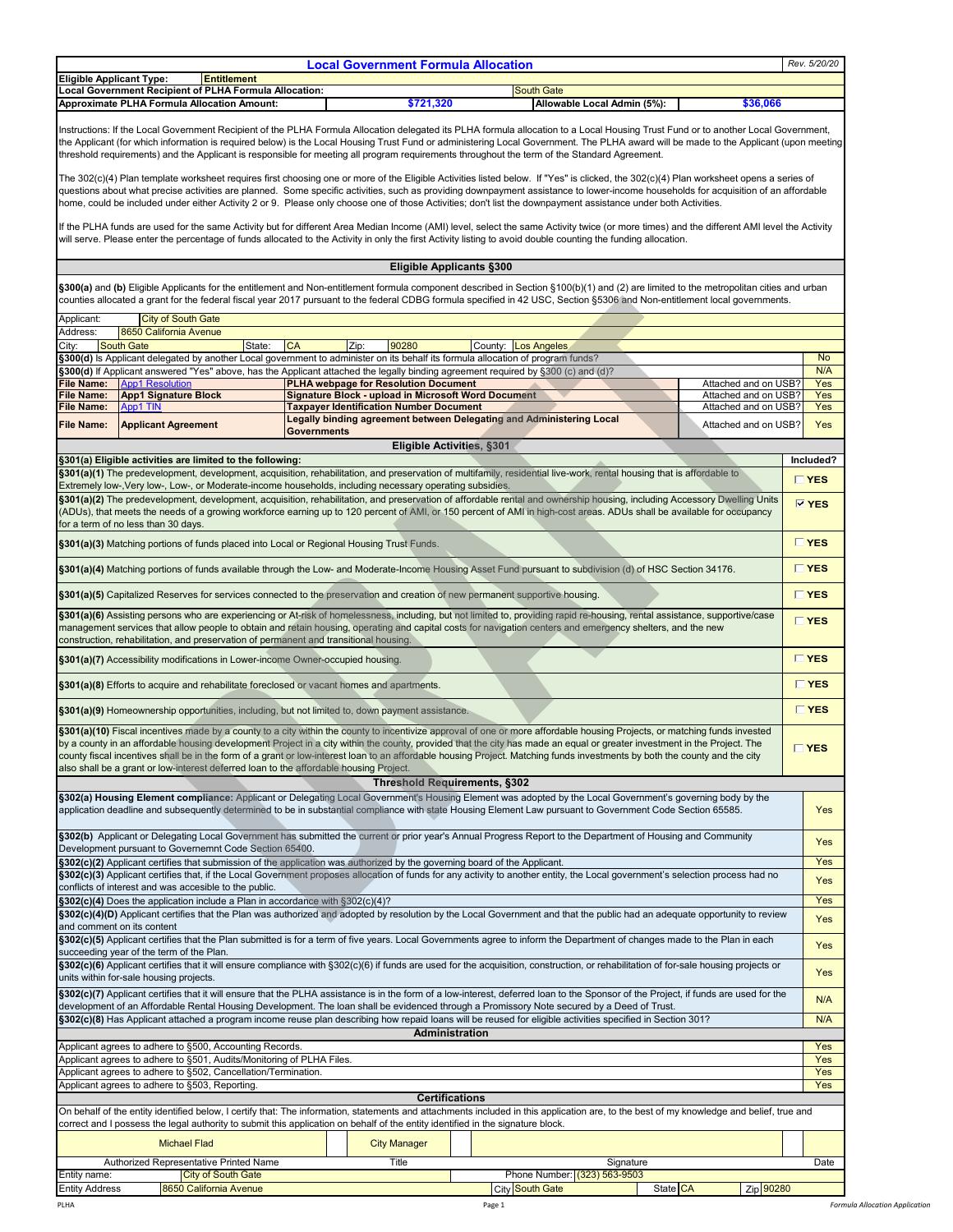|                                                                                                                                                                                                                                                                                                                                                                                                                                                                                                                                                                                                                                                                                                                                                                                                                                                                                                                                                                                                                                                                                                                                                                                                                                                         |                                                                                                                                                                                          |       |                                              |       |                                              | §302(c)(4) Plan |       |       |       |  |                                                                                  |  |  |  | Rev. 5/20/20 |
|---------------------------------------------------------------------------------------------------------------------------------------------------------------------------------------------------------------------------------------------------------------------------------------------------------------------------------------------------------------------------------------------------------------------------------------------------------------------------------------------------------------------------------------------------------------------------------------------------------------------------------------------------------------------------------------------------------------------------------------------------------------------------------------------------------------------------------------------------------------------------------------------------------------------------------------------------------------------------------------------------------------------------------------------------------------------------------------------------------------------------------------------------------------------------------------------------------------------------------------------------------|------------------------------------------------------------------------------------------------------------------------------------------------------------------------------------------|-------|----------------------------------------------|-------|----------------------------------------------|-----------------|-------|-------|-------|--|----------------------------------------------------------------------------------|--|--|--|--------------|
| §302(c)(4)(A) Describe the manner in which allocated funds will be used for eligible activities.                                                                                                                                                                                                                                                                                                                                                                                                                                                                                                                                                                                                                                                                                                                                                                                                                                                                                                                                                                                                                                                                                                                                                        |                                                                                                                                                                                          |       |                                              |       |                                              |                 |       |       |       |  |                                                                                  |  |  |  |              |
| The City of South Gate has been slated to receive \$721,320/year for the next (5) fiscal years in Permanent Local Housing Allocation (PLHA) program funding. The City intends to<br>utilize program funding under the direction of eligible activity §301(a)(2) The predevelopment, development, acquisition, rehabilitation, and preservation of affordable rental and<br>ownership housing, including Accessory Dwelling Units (ADUs), that meets the needs of a growing workforce earning up to 120 percent of AMI, or 150 percent of AMI in high-cost<br>areas." The City will dedicate funding received for all (5) years to the acquisition and development of the below listed properties:<br>•Year 1 funding - 9029 Long Beach Blvd., APN 6204-025-037; estimated to yield 2 units<br>•Year 2 funding - 9037 Long Beach Blvd., APN 6204-025-036; estimated to yield 2 units<br>•Year 3 funding - 2835 Glenwood Place., APN 6204-025-038; estimated to yield 3 units<br>•Year 4 funding - 13050 Paramount Blvd., APN 6264-004-900; estimated to yield 30 units<br>§302(c)(4)(B) Provide a description of the way the Local government will prioritize investments that increase the supply of housing for households with incomes at or below 60 |                                                                                                                                                                                          |       |                                              |       |                                              |                 |       |       |       |  |                                                                                  |  |  |  |              |
| percent of Area Median Income (AMI).                                                                                                                                                                                                                                                                                                                                                                                                                                                                                                                                                                                                                                                                                                                                                                                                                                                                                                                                                                                                                                                                                                                                                                                                                    |                                                                                                                                                                                          |       |                                              |       |                                              |                 |       |       |       |  |                                                                                  |  |  |  |              |
| The City has currently demonstrated a prioritization of investments through the partnership undertaken with Habitat for Humanity for the 9001-9019 Long Beach Blvd. properties that<br>are set to be turned into an affordable housing development serving mixed AMI units. The dedication of PLHA funding to acquire more property to include in this development<br>demonstrates the investment the City has in providing more affordable hosuing stock for residents who sit at or below the 60 % AMI level. The project, including properties acquired<br>through the use of PLHA funding, will allocate 45% of the housing units as available to households that sit at or below the 60% AMI level. The City has also previosuly purchased a<br>property at 13050 Paramount Blvd with the intention of developing affordable housing for City resdeints. While unsure of the # of units each will yield overall, the City ensures that 4%<br>of the 13050 Paramount Blvd. development and 4% of the Gateway District property development will be utilized for those below the 60% AMI level.                                                                                                                                                      |                                                                                                                                                                                          |       |                                              |       |                                              |                 |       |       |       |  |                                                                                  |  |  |  |              |
| §302(c)(4)(C) Provide a description of how the Plan is consistent with the programs set forth in the Local Government's Housing Element.                                                                                                                                                                                                                                                                                                                                                                                                                                                                                                                                                                                                                                                                                                                                                                                                                                                                                                                                                                                                                                                                                                                |                                                                                                                                                                                          |       |                                              |       |                                              |                 |       |       |       |  |                                                                                  |  |  |  |              |
| The City of South Gate's plan for the utilization of PLHA funding is consistent with the overall goals and objectives of the City's housing element in which they aim to address and<br>meet the housing needs of all residents within the community. In regards to specifc programs outlined in the hosuing element for which the plan for PLHA funding set forth in this<br>application aligns, the housing element identifies a program to provide assistance for affordable housing development through providing technical assistance, financial support, and<br>expedited review for affordable housing development. Because the City is seeking PLHA funding solely for the use of acquiring and pre-development of land that will be used for<br>affordable housing, the intentions of use of funds as financial support for the development of more affordable housing directly align with the housing element program.                                                                                                                                                                                                                                                                                                                        |                                                                                                                                                                                          |       |                                              |       |                                              |                 |       |       |       |  |                                                                                  |  |  |  |              |
|                                                                                                                                                                                                                                                                                                                                                                                                                                                                                                                                                                                                                                                                                                                                                                                                                                                                                                                                                                                                                                                                                                                                                                                                                                                         | Activities Detail (Activities Detail (Must Make a Selection on Formula Allocation Application worksheet under Eligible Activities, §301))                                                |       |                                              |       |                                              |                 |       |       |       |  |                                                                                  |  |  |  |              |
|                                                                                                                                                                                                                                                                                                                                                                                                                                                                                                                                                                                                                                                                                                                                                                                                                                                                                                                                                                                                                                                                                                                                                                                                                                                         | §301(a)(1) The predevelopment, development, acquisition, rehabilitation, and preservation of multifamily, residential live-work, rental housing that is affordable to extremely low-very |       |                                              |       |                                              |                 |       |       |       |  |                                                                                  |  |  |  |              |
| low-, low-, or moderate-income households, including necessary Operating subsidies.<br>§301(a)(2) The predevelopment, development, acquisition, rehabilitation, and preservation of Affordable rental and ownership housing, including Accessory Dwelling Units (ADUs),<br>that meets the needs of a growing workforce earning up to 120 percent of AMI, or 150 percent of AMI in high-cost areas. ADUs shall be available for occupancy for a term of no less<br>than 30 days.                                                                                                                                                                                                                                                                                                                                                                                                                                                                                                                                                                                                                                                                                                                                                                         |                                                                                                                                                                                          |       |                                              |       |                                              |                 |       |       |       |  |                                                                                  |  |  |  |              |
| §302(c)(4)(E)(i) Provide a description of how allocated funds will be used for each proposed Affordable Rental and<br>Ownership Housing Activity.                                                                                                                                                                                                                                                                                                                                                                                                                                                                                                                                                                                                                                                                                                                                                                                                                                                                                                                                                                                                                                                                                                       |                                                                                                                                                                                          |       |                                              |       |                                              |                 |       |       |       |  | Percentage of Funds Allocated for Affordable<br>Owner-occupied Workforce Housing |  |  |  | 20%          |
| For the ownership activites listed for years 2019-2021, the funding will be used to acquire properties to add into the existing development project with Habitat for Humanity, that will<br>ultimately culminate into one large affordable housing development serving mixed AMI units. The current development offers both rental and owenrship but the acquisition and<br>inclusion of the properties listed here would serve owner occupied units. For the ownership activites listed for years 2022 - 2023, funds will be used to begin the pre-development<br>work (demolition of existing infrastructure) on the already acquired properties.                                                                                                                                                                                                                                                                                                                                                                                                                                                                                                                                                                                                     |                                                                                                                                                                                          |       |                                              |       |                                              |                 |       |       |       |  |                                                                                  |  |  |  |              |
| Complete the table below for each proposed Affordable Rental and Ownership Housing Activity to be funded with 2019-2023 PLHA allocations. If a single Activity will be assisting<br>households at more than one level of Area Median Income, please list the Activity as many times as needed to capture all of the AMI levels that will be assisted, but only show the<br>percentage of annual funding allocated to the Activity one time (to avoid double counting).                                                                                                                                                                                                                                                                                                                                                                                                                                                                                                                                                                                                                                                                                                                                                                                  |                                                                                                                                                                                          |       |                                              |       |                                              |                 |       |       |       |  |                                                                                  |  |  |  |              |
| <b>Funding Allocation Year</b>                                                                                                                                                                                                                                                                                                                                                                                                                                                                                                                                                                                                                                                                                                                                                                                                                                                                                                                                                                                                                                                                                                                                                                                                                          | 2019                                                                                                                                                                                     | 2020  | 2021                                         | 2021  | 2022                                         | 2022            | 2022  | 2023  | 2023  |  |                                                                                  |  |  |  |              |
| Type of Affordable Housing<br>Activity                                                                                                                                                                                                                                                                                                                                                                                                                                                                                                                                                                                                                                                                                                                                                                                                                                                                                                                                                                                                                                                                                                                                                                                                                  | Owner                                                                                                                                                                                    | Owner | Owner                                        | Owner | Owner                                        | Owner           | Owner | Owner | Owner |  |                                                                                  |  |  |  |              |
| §302(c)(4)(E)(ii) Area Median<br>Income Level Served                                                                                                                                                                                                                                                                                                                                                                                                                                                                                                                                                                                                                                                                                                                                                                                                                                                                                                                                                                                                                                                                                                                                                                                                    | 80%                                                                                                                                                                                      | 120%  | 120%                                         | 30%   | 50%                                          | 120%            | 50%   | 120%  |       |  |                                                                                  |  |  |  | <b>TOTAL</b> |
| §302(c)(4)(E)(ii) Unmet share of<br>the RHNA at AMI Level                                                                                                                                                                                                                                                                                                                                                                                                                                                                                                                                                                                                                                                                                                                                                                                                                                                                                                                                                                                                                                                                                                                                                                                               | 185                                                                                                                                                                                      | 205   | estimate<br><b>RHNA</b><br>6th cycle<br>1171 |       | estimate<br><b>RHNA</b><br>6th cycle<br>2130 |                 |       |       |       |  |                                                                                  |  |  |  | 390          |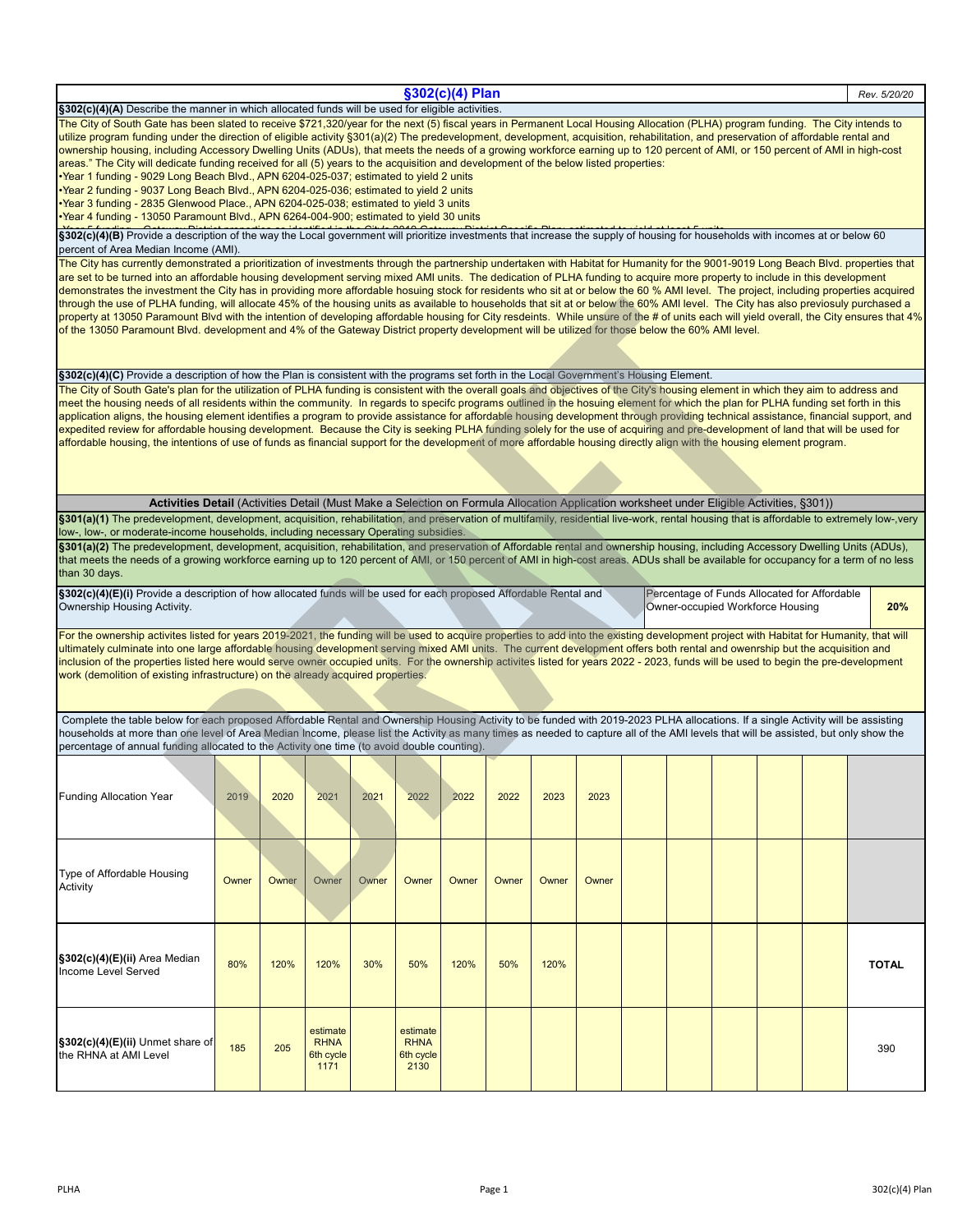| $\S302(c)(4)(E)(i)$ Percentage of<br>Funds Allocated for Each<br>Affordable Housing Activity                                                                                                                                                                                                                                                                                                                                                                                                                                                                                                                                                                                                                                                                                                                                                                                                                                                                                                                                                                                                                                                                                                                                                                                                                                                                                                                                                                                                                                                                                                                                                                                                                                                                                                                                                                                                                                                                                                                                                                                                                                                                                                                                                                                                                                                                                                                                                                                                                                                                                                                                                     | 100%           | 100%           | 100%           |                         | 100%         |                                                                                                                                                                          | 100%           |                |            |  |  |  |  |                      |            |
|--------------------------------------------------------------------------------------------------------------------------------------------------------------------------------------------------------------------------------------------------------------------------------------------------------------------------------------------------------------------------------------------------------------------------------------------------------------------------------------------------------------------------------------------------------------------------------------------------------------------------------------------------------------------------------------------------------------------------------------------------------------------------------------------------------------------------------------------------------------------------------------------------------------------------------------------------------------------------------------------------------------------------------------------------------------------------------------------------------------------------------------------------------------------------------------------------------------------------------------------------------------------------------------------------------------------------------------------------------------------------------------------------------------------------------------------------------------------------------------------------------------------------------------------------------------------------------------------------------------------------------------------------------------------------------------------------------------------------------------------------------------------------------------------------------------------------------------------------------------------------------------------------------------------------------------------------------------------------------------------------------------------------------------------------------------------------------------------------------------------------------------------------------------------------------------------------------------------------------------------------------------------------------------------------------------------------------------------------------------------------------------------------------------------------------------------------------------------------------------------------------------------------------------------------------------------------------------------------------------------------------------------------|----------------|----------------|----------------|-------------------------|--------------|--------------------------------------------------------------------------------------------------------------------------------------------------------------------------|----------------|----------------|------------|--|--|--|--|----------------------|------------|
| §302(c)(4)(E)(ii) Projected<br>Number of Households Served                                                                                                                                                                                                                                                                                                                                                                                                                                                                                                                                                                                                                                                                                                                                                                                                                                                                                                                                                                                                                                                                                                                                                                                                                                                                                                                                                                                                                                                                                                                                                                                                                                                                                                                                                                                                                                                                                                                                                                                                                                                                                                                                                                                                                                                                                                                                                                                                                                                                                                                                                                                       | $\overline{2}$ | $\overline{2}$ | $\overline{2}$ | $\overline{1}$          | $\mathbf{1}$ | 29                                                                                                                                                                       | $\overline{1}$ | $\overline{4}$ |            |  |  |  |  |                      | 42         |
| §302(c)(4)(E)(iv) Period of<br>Affordability for the Proposed<br>Activity (55 years required for<br>rental housing projects)                                                                                                                                                                                                                                                                                                                                                                                                                                                                                                                                                                                                                                                                                                                                                                                                                                                                                                                                                                                                                                                                                                                                                                                                                                                                                                                                                                                                                                                                                                                                                                                                                                                                                                                                                                                                                                                                                                                                                                                                                                                                                                                                                                                                                                                                                                                                                                                                                                                                                                                     | <b>TBD</b>     | <b>TBD</b>     | <b>TBD</b>     | <b>TBD</b>              | <b>TBD</b>   | <b>TBD</b>                                                                                                                                                               | <b>TBD</b>     | <b>TBD</b>     | <b>TBD</b> |  |  |  |  |                      |            |
| §302(c)(4)(E)(iii) A description of major steps/actions and a proposed schedule for the implementation and completion of each Affordable Rental and Ownership Housing project.                                                                                                                                                                                                                                                                                                                                                                                                                                                                                                                                                                                                                                                                                                                                                                                                                                                                                                                                                                                                                                                                                                                                                                                                                                                                                                                                                                                                                                                                                                                                                                                                                                                                                                                                                                                                                                                                                                                                                                                                                                                                                                                                                                                                                                                                                                                                                                                                                                                                   |                |                |                |                         |              |                                                                                                                                                                          |                |                |            |  |  |  |  |                      |            |
| The steps/actions required for the completion of the housing projects for the acquisition of 9029 Long Beach Blvd., 9037 Long Beach Blvd., and, 2835 Glenwood Place will be to<br>identify the remainder of funding needed, after accounting for PLHA funding, and then identifying the source from which that funding will come. As it stands, the City has access to<br>additional funding for these activities via HOME and CHDO funds, and will idenitfy the best source to partner with the PLHA funding for the property acquisition. Steps after that will<br>inicude beginning discussions with the property owners and moving forward with property disposition and acquisition actions. The City anticipates beginning these steps for each<br>listed property upon receipt of each year's funding. The steps and actions needed for the 13050 Paramount Blvd. and the Gateway District properties will follow a similar schedule in<br>that upon receipt of that year's funding for the associated property, the City will solicit a vendor for demolition of existing infrastructure while also crafting a NOFA and RFP for<br>§301(a)(3) Matching portions of funds placed into Local or Regional Housing Trust Funds.<br>§301(a)(4) Matching portions of funds available through the Low- and Moderate-Income Housing Asset Fund pursuant to subdivision (d) of HSC Section 34176.<br>§301(a)(5) Capitalized Reserves for Services connected to the preservation and creation of new permanent supportive housing.<br>§301(a)(6) Assisting persons who are experiencing or At risk of homelessness, including, but not limited to, providing rapid rehousing, rental assistance, supportive/case<br>management services that allow people to obtain and retain housing, operating and capital costs for navigation centers and emergency shelters, and the new construction,<br>rehabilitation, and preservation of permanent and transitional housing.<br>§301(a)(7) Accessibility modifications in Lower-income Owner-occupied housing.<br><b>§301(a)(8)</b> Efforts to acquire and rehabilitate foreclosed or vacant homes and apartments.<br>§301(a)(9) Homeownership opportunities, including, but not limited to, down payment assistance.<br>§301(a)(10) Fiscal incentives made by a county to a city within the county to incentivize approval of one or more affordable housing Projects, or matching funds invested by a county<br>in an affordable housing development Project in a city within the county, provided that the city has made an equal or greater investment in the Project. The county fiscal incentives |                |                |                |                         |              |                                                                                                                                                                          |                |                |            |  |  |  |  |                      |            |
| shall be in the form of a grant or low-interest loan to an affordable housing Project. Matching funds investments by both the county and the city also shall be a grant or low-interest<br>deferred loan to the affordable housing Project.                                                                                                                                                                                                                                                                                                                                                                                                                                                                                                                                                                                                                                                                                                                                                                                                                                                                                                                                                                                                                                                                                                                                                                                                                                                                                                                                                                                                                                                                                                                                                                                                                                                                                                                                                                                                                                                                                                                                                                                                                                                                                                                                                                                                                                                                                                                                                                                                      |                |                |                |                         |              |                                                                                                                                                                          |                |                |            |  |  |  |  |                      |            |
| <b>File Name:</b><br><b>Plan Adoption</b>                                                                                                                                                                                                                                                                                                                                                                                                                                                                                                                                                                                                                                                                                                                                                                                                                                                                                                                                                                                                                                                                                                                                                                                                                                                                                                                                                                                                                                                                                                                                                                                                                                                                                                                                                                                                                                                                                                                                                                                                                                                                                                                                                                                                                                                                                                                                                                                                                                                                                                                                                                                                        |                |                |                | comment on its content. |              | §302(c)(4)(D) Evidence that the Plan was authorized and adopted by resolution by the<br>Local jurisdiction and that the public had an adequate opportunity to review and |                |                |            |  |  |  |  | Attached and on USB? | <b>Yes</b> |
|                                                                                                                                                                                                                                                                                                                                                                                                                                                                                                                                                                                                                                                                                                                                                                                                                                                                                                                                                                                                                                                                                                                                                                                                                                                                                                                                                                                                                                                                                                                                                                                                                                                                                                                                                                                                                                                                                                                                                                                                                                                                                                                                                                                                                                                                                                                                                                                                                                                                                                                                                                                                                                                  |                |                |                |                         |              |                                                                                                                                                                          |                |                |            |  |  |  |  |                      |            |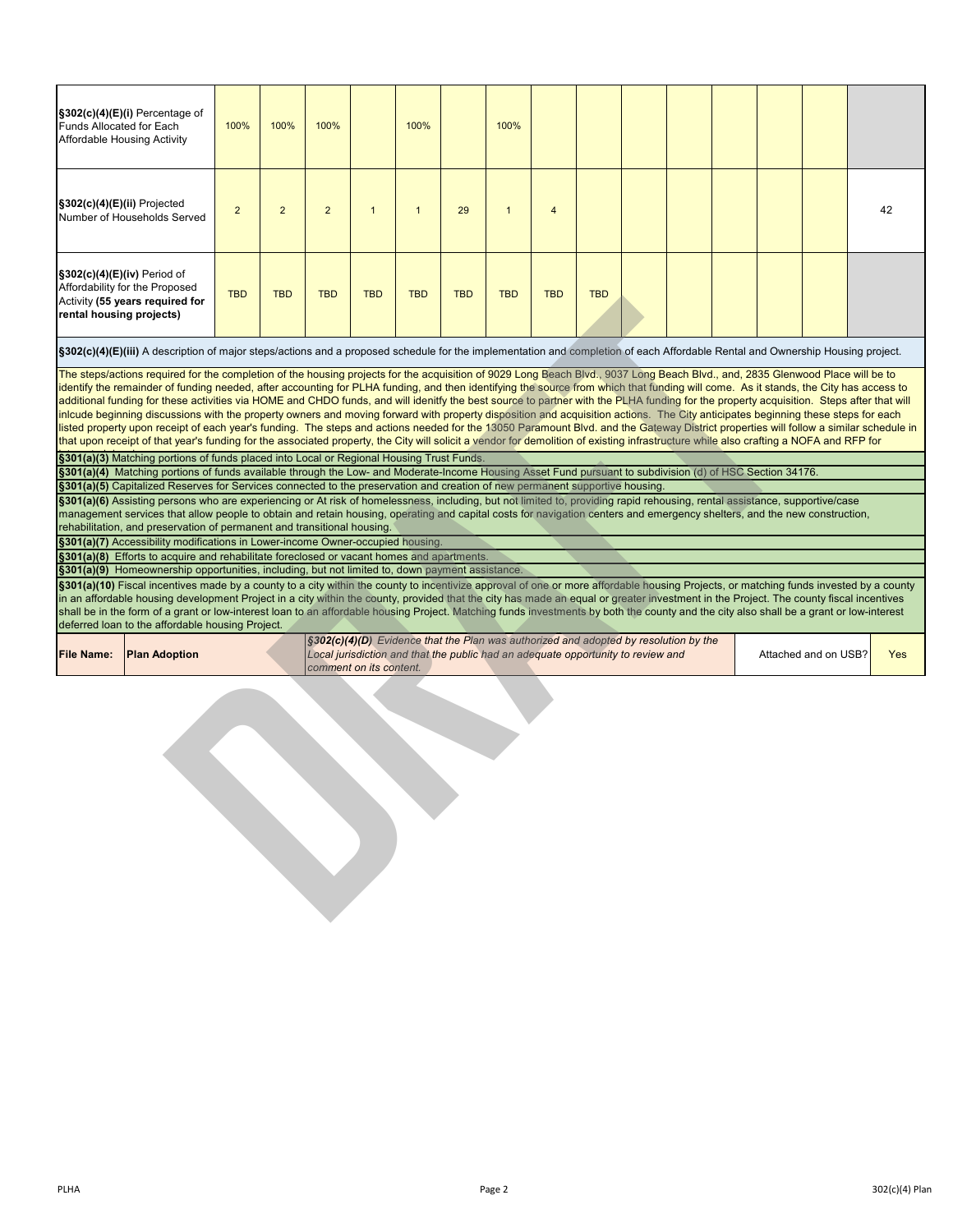|                                                             |            | <b>Legislative and Congressional Information</b>                                 | Rev. 5/20/20                                                                                                                                                              |
|-------------------------------------------------------------|------------|----------------------------------------------------------------------------------|---------------------------------------------------------------------------------------------------------------------------------------------------------------------------|
|                                                             |            |                                                                                  | Provide the Legislative and Congressional information for the applicant and each activity location, (if different than applicant location), included in this application. |
|                                                             |            |                                                                                  |                                                                                                                                                                           |
|                                                             |            |                                                                                  | To locate or verify the Legislative and Congressional information, click on the respective links below and enter the applicant office location zip code, the activity     |
|                                                             |            |                                                                                  | location site zip code(s) (i.e. zip code(s) where activities are performed), and any additional activity location site(s), as applicable.                                 |
| <b>California State Assembly</b>                            |            | <b>California State Senate</b><br><b>Applicant Office Location</b>               | <b>U.S. House of Representatives</b>                                                                                                                                      |
|                                                             | District # | <b>First Name</b>                                                                | <b>Last Name</b>                                                                                                                                                          |
| <b>State Assembly Member</b>                                | 63         | Anthony                                                                          | Rendon                                                                                                                                                                    |
| State Senate Member                                         | 33         | Lena                                                                             | Gonzalez                                                                                                                                                                  |
| U.S. House of Representatives                               | 44         | <b>Nanette</b>                                                                   | <b>Barragan</b>                                                                                                                                                           |
|                                                             |            | Activity Location 1 (if different from applicant location)                       |                                                                                                                                                                           |
|                                                             | District # | <b>First Name</b>                                                                | <b>Last Name</b>                                                                                                                                                          |
| <b>State Assembly Member</b>                                |            |                                                                                  |                                                                                                                                                                           |
| <b>State Senate Member</b><br>U.S. House of Representatives |            |                                                                                  |                                                                                                                                                                           |
|                                                             |            | Activity Location 2 (if different from applicant location)                       |                                                                                                                                                                           |
|                                                             | District#  | <b>First Name</b>                                                                | <b>Last Name</b>                                                                                                                                                          |
| <b>State Assembly Member</b>                                |            |                                                                                  |                                                                                                                                                                           |
| <b>State Senate Member</b>                                  |            |                                                                                  |                                                                                                                                                                           |
| U.S. House of Representatives                               |            |                                                                                  |                                                                                                                                                                           |
|                                                             |            | Activity Location 3 (if different from applicant location)                       |                                                                                                                                                                           |
|                                                             | District#  | <b>First Name</b>                                                                | <b>Last Name</b>                                                                                                                                                          |
| <b>State Assembly Member</b>                                |            |                                                                                  |                                                                                                                                                                           |
| <b>State Senate Member</b>                                  |            |                                                                                  |                                                                                                                                                                           |
| U.S. House of Representatives                               |            |                                                                                  |                                                                                                                                                                           |
|                                                             | District#  | Activity Location 4 (if different from applicant location)<br><b>First Name</b>  | <b>Last Name</b>                                                                                                                                                          |
| <b>State Assembly Member</b>                                |            |                                                                                  |                                                                                                                                                                           |
| <b>State Senate Member</b>                                  |            |                                                                                  |                                                                                                                                                                           |
| U.S. House of Representatives                               |            |                                                                                  |                                                                                                                                                                           |
|                                                             |            | Activity Location 5 (if different from applicant location)                       |                                                                                                                                                                           |
|                                                             | District # | <b>First Name</b>                                                                | <b>Last Name</b>                                                                                                                                                          |
| <b>State Assembly Member</b>                                |            |                                                                                  |                                                                                                                                                                           |
| <b>State Senate Member</b>                                  |            |                                                                                  |                                                                                                                                                                           |
| U.S. House of Representatives                               |            |                                                                                  |                                                                                                                                                                           |
|                                                             |            | <b>Activity Location 6 (if different from applicant location)</b>                |                                                                                                                                                                           |
| <b>State Assembly Member</b>                                | District # | <b>First Name</b>                                                                | <b>Last Name</b>                                                                                                                                                          |
| <b>State Senate Member</b>                                  |            |                                                                                  |                                                                                                                                                                           |
| U.S. House of Representatives                               |            |                                                                                  |                                                                                                                                                                           |
|                                                             |            | Activity Location 7 (if different from applicant location)                       |                                                                                                                                                                           |
|                                                             | District # | <b>First Name</b>                                                                | <b>Last Name</b>                                                                                                                                                          |
| <b>State Assembly Member</b>                                |            |                                                                                  |                                                                                                                                                                           |
| <b>State Senate Member</b>                                  |            |                                                                                  |                                                                                                                                                                           |
| U.S. House of Representatives                               |            |                                                                                  |                                                                                                                                                                           |
|                                                             |            | Activity Location 8 (if different from applicant location)                       |                                                                                                                                                                           |
|                                                             | District#  | <b>First Name</b>                                                                | <b>Last Name</b>                                                                                                                                                          |
| <b>State Assembly Member</b><br><b>State Senate Member</b>  |            |                                                                                  |                                                                                                                                                                           |
| U.S. House of Representatives                               |            |                                                                                  |                                                                                                                                                                           |
|                                                             |            | Activity Location 9 (if different from applicant location)                       |                                                                                                                                                                           |
|                                                             | District # | <b>First Name</b>                                                                | <b>Last Name</b>                                                                                                                                                          |
| <b>State Assembly Member</b>                                |            |                                                                                  |                                                                                                                                                                           |
| <b>State Senate Member</b>                                  |            |                                                                                  |                                                                                                                                                                           |
| U.S. House of Representatives                               |            |                                                                                  |                                                                                                                                                                           |
|                                                             |            | Activity Location 10 (if different from applicant location)                      |                                                                                                                                                                           |
|                                                             | District#  | <b>First Name</b>                                                                | <b>Last Name</b>                                                                                                                                                          |
| <b>State Assembly Member</b>                                |            |                                                                                  |                                                                                                                                                                           |
| <b>State Senate Member</b>                                  |            |                                                                                  |                                                                                                                                                                           |
| U.S. House of Representatives                               |            |                                                                                  |                                                                                                                                                                           |
|                                                             | District#  | Activity Location 11 (if different from applicant location)<br><b>First Name</b> | <b>Last Name</b>                                                                                                                                                          |
| State Assembly Member                                       |            |                                                                                  |                                                                                                                                                                           |
| State Senate Member                                         |            |                                                                                  |                                                                                                                                                                           |
| U.S. House of Representatives                               |            |                                                                                  |                                                                                                                                                                           |
|                                                             |            | Activity Location 12 (if different from applicant location)                      |                                                                                                                                                                           |
|                                                             | District # | <b>First Name</b>                                                                | <b>Last Name</b>                                                                                                                                                          |
| <b>State Assembly Member</b>                                |            |                                                                                  |                                                                                                                                                                           |
|                                                             |            |                                                                                  |                                                                                                                                                                           |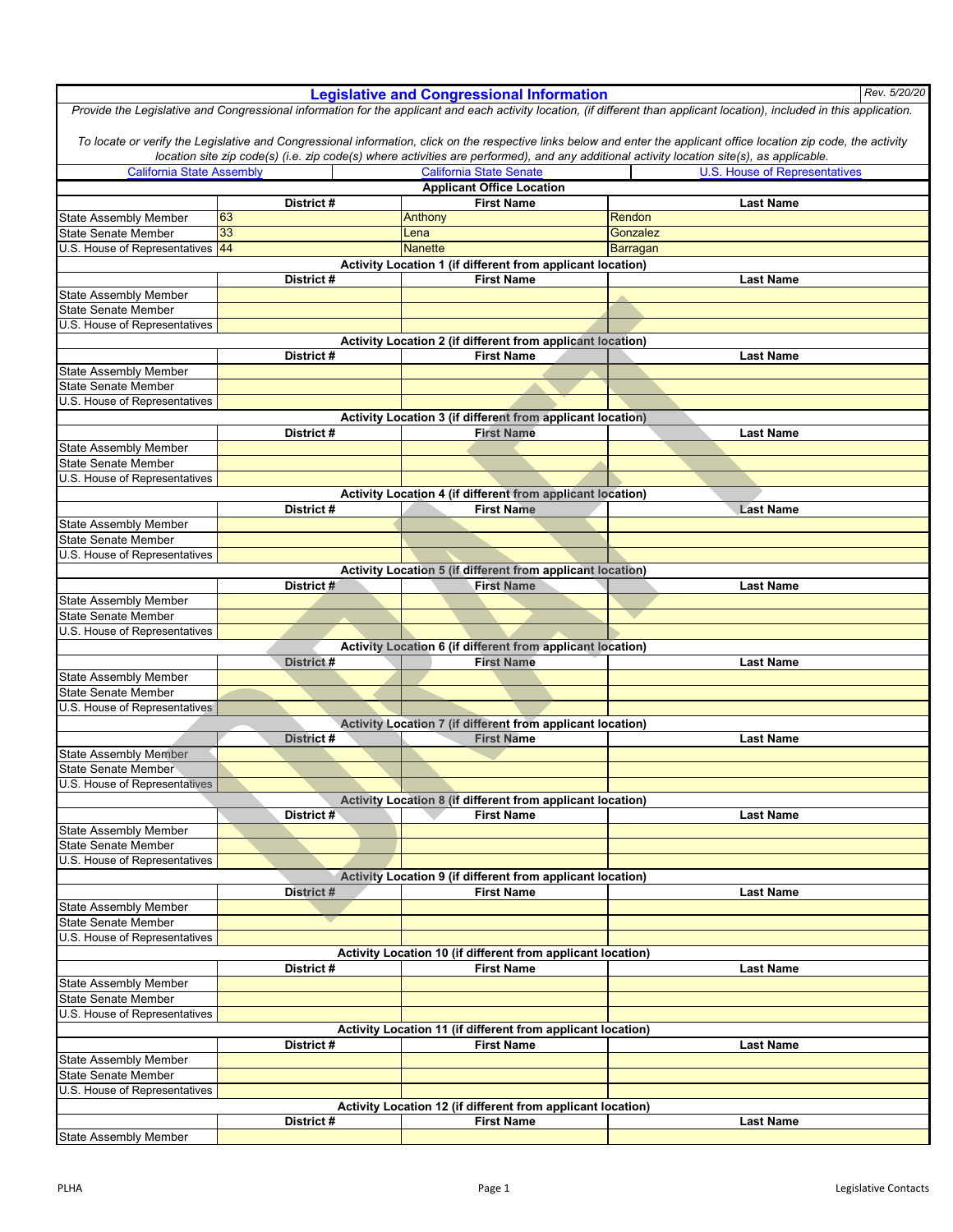| <b>State Senate Member</b>                           |            |                                                                    |                  |
|------------------------------------------------------|------------|--------------------------------------------------------------------|------------------|
| U.S. House of Representatives                        |            |                                                                    |                  |
|                                                      |            | Activity Location 13 (if different from applicant location)        |                  |
|                                                      | District # | <b>First Name</b>                                                  | <b>Last Name</b> |
| State Assembly Member                                |            |                                                                    |                  |
| <b>State Senate Member</b>                           |            |                                                                    |                  |
| U.S. House of Representatives                        |            |                                                                    |                  |
|                                                      |            | Activity Location 14 (if different from applicant location)        |                  |
|                                                      | District # | <b>First Name</b>                                                  | <b>Last Name</b> |
| <b>State Assembly Member</b>                         |            |                                                                    |                  |
| <b>State Senate Member</b>                           |            |                                                                    |                  |
| U.S. House of Representatives                        |            |                                                                    |                  |
|                                                      |            | Activity Location 15 (if different from applicant location)        |                  |
|                                                      | District # | <b>First Name</b>                                                  | <b>Last Name</b> |
| State Assembly Member                                |            |                                                                    |                  |
| <b>State Senate Member</b>                           |            |                                                                    |                  |
| U.S. House of Representatives                        |            |                                                                    |                  |
|                                                      |            | Activity Location 16 (if different from applicant location)        |                  |
|                                                      | District # | <b>First Name</b>                                                  | <b>Last Name</b> |
| <b>State Assembly Member</b>                         |            |                                                                    |                  |
| State Senate Member                                  |            |                                                                    |                  |
| U.S. House of Representatives                        |            |                                                                    |                  |
|                                                      |            | Activity Location 17 (if different from applicant location)        |                  |
|                                                      | District#  | <b>First Name</b>                                                  | <b>Last Name</b> |
| <b>State Assembly Member</b>                         |            |                                                                    |                  |
| <b>State Senate Member</b>                           |            |                                                                    |                  |
| U.S. House of Representatives                        |            |                                                                    |                  |
|                                                      |            | Activity Location 18 (if different from applicant location)        |                  |
|                                                      | District # | <b>First Name</b>                                                  | <b>Last Name</b> |
| State Assembly Member                                |            |                                                                    |                  |
| State Senate Member                                  |            |                                                                    |                  |
| U.S. House of Representatives                        |            |                                                                    |                  |
|                                                      |            | Activity Location 20 (if different from applicant location)        |                  |
|                                                      | District # | <b>First Name</b>                                                  | <b>Last Name</b> |
| <b>State Assembly Member</b>                         |            |                                                                    |                  |
| State Senate Member<br>U.S. House of Representatives |            |                                                                    |                  |
|                                                      |            | Activity Location 21 (if different from applicant location)        |                  |
|                                                      | District # | <b>First Name</b>                                                  | <b>Last Name</b> |
| <b>State Assembly Member</b>                         |            |                                                                    |                  |
| <b>State Senate Member</b>                           |            |                                                                    |                  |
| U.S. House of Representatives                        |            |                                                                    |                  |
|                                                      |            | <b>Activity Location 22 (if different from applicant location)</b> |                  |
|                                                      | District # | <b>First Name</b>                                                  | <b>Last Name</b> |
| <b>State Assembly Member</b>                         |            |                                                                    |                  |
| <b>State Senate Member</b>                           |            |                                                                    |                  |
| U.S. House of Representatives                        |            |                                                                    |                  |
|                                                      |            | Activity Location 23 (if different from applicant location)        |                  |
|                                                      | District # | <b>First Name</b>                                                  | Last Name        |
| <b>State Assembly Member</b>                         |            |                                                                    |                  |
| <b>State Senate Member</b>                           |            |                                                                    |                  |
| U.S. House of Representatives                        |            |                                                                    |                  |
|                                                      |            | Activity Location 24 (if different from applicant location)        |                  |
|                                                      | District # | <b>First Name</b>                                                  | <b>Last Name</b> |
| <b>State Assembly Member</b>                         |            |                                                                    |                  |
| <b>State Senate Member</b>                           |            |                                                                    |                  |
| U.S. House of Representatives                        |            |                                                                    |                  |
|                                                      |            | Activity Location 25 (if different from applicant location)        |                  |
|                                                      | District # | <b>First Name</b>                                                  | <b>Last Name</b> |
| <b>State Assembly Member</b>                         |            |                                                                    |                  |
| <b>State Senate Member</b>                           |            |                                                                    |                  |
| U.S. House of Representatives                        |            |                                                                    |                  |
|                                                      |            |                                                                    |                  |